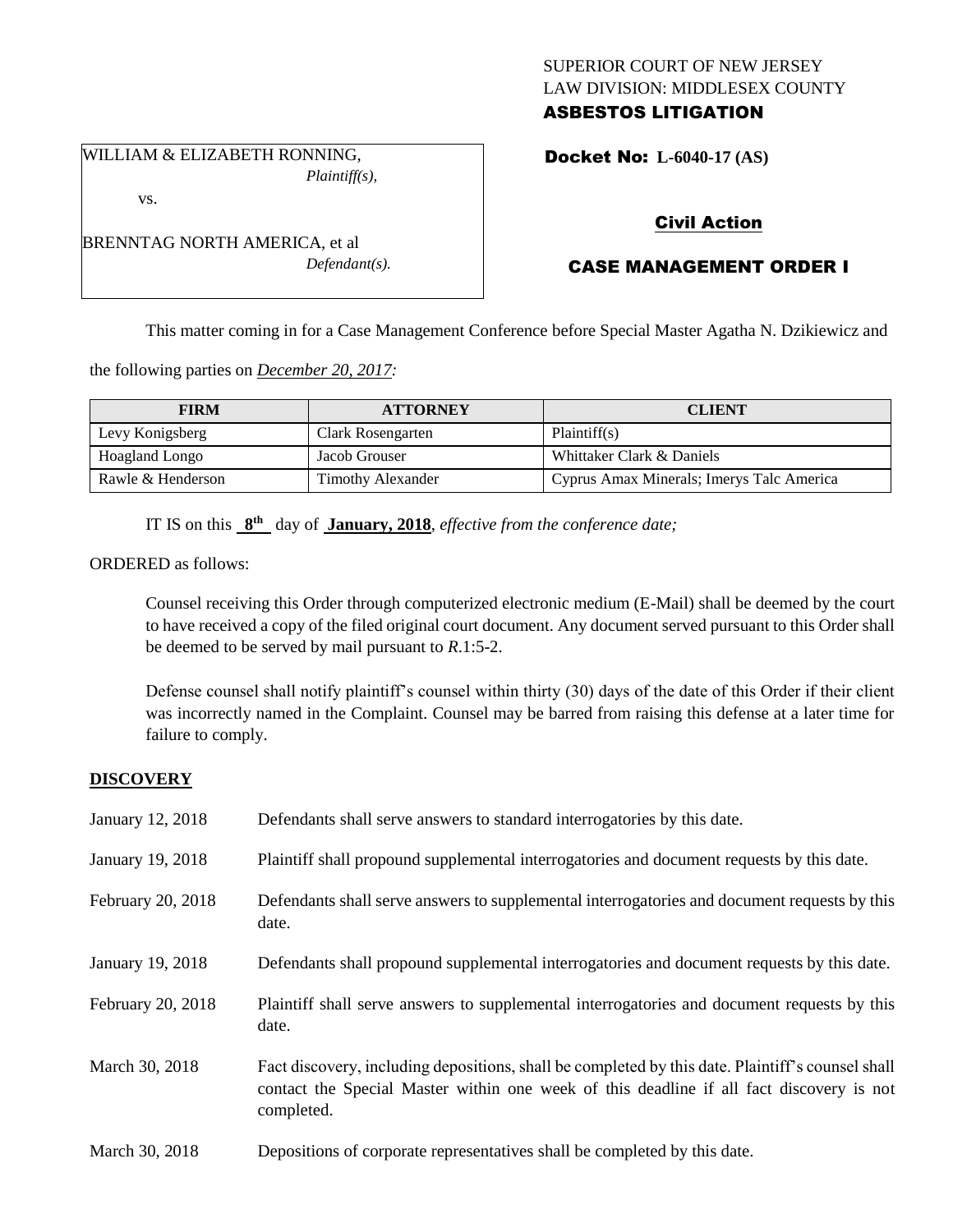## **EARLY SETTLEMENT**

April 27, 2018 Settlement demands shall be served on all counsel and the Special Master by this date.

## **SUMMARY JUDGMENT MOTION PRACTICE**

| April 27, 2018 | Plaintiff's counsel shall advise, in writing, of intent not to oppose motions by this date. |
|----------------|---------------------------------------------------------------------------------------------|
| May 11, 2018   | Summary judgment motions shall be filed no later than this date.                            |
| June 8, 2018   | Last return date for summary judgment motions.                                              |

#### **MEDICAL DEFENSE**

- April 30, 2018 Plaintiff shall serve medical expert reports by this date.
- July 9, 2018 Defendants shall identify its medical experts and serve medical reports, if any, by this date. In addition, defendants shall notify plaintiff's counsel (as well as all counsel of record) of a joinder in an expert medical defense by this date.

#### **LIABILITY EXPERT REPORTS**

| April 30, 2018 | Plaintiff shall identify its liability experts and serve liability expert reports or a certified expert |
|----------------|---------------------------------------------------------------------------------------------------------|
|                | statement by this date or waive any opportunity to rely on liability expert testimony.                  |

July 9, 2018 Defendants shall identify its liability experts and serve liability expert reports, if any, by this date or waive any opportunity to rely on liability expert testimony.

#### **ECONOMIST EXPERT REPORTS**

- April 30, 2018 Plaintiff shall identify its expert economists and serve expert economist report(s), if any, by this date or waive any opportunity to rely on economic expert testimony.
- July 9, 2018 Defendants shall identify its expert economists and serve expert economist report(s), if any, by this date or waive any opportunity to rely on economic expert testimony.

#### **EXPERT DEPOSITIONS**

July 31, 2018 Expert depositions shall be completed by this date. To the extent that plaintiff and defendant generic experts have been deposed before, the parties seeking that deposition in this case must file an application before the Special Master and demonstrate the necessity for that deposition. To the extent possible, documents requested in a deposition notice directed to an expert shall be produced three days in advance of the expert deposition. The expert shall not be required to produce documents that are readily accessible in the public domain.

#### **PRE-TRIAL AND TRIAL**

July 13, 2018 @ 10:00am Settlement conference. All defense counsel shall appear with authority to negotiate settlement and have a representative authorized to negotiate settlement available by phone. Any request to be excused from the settlement conference shall be made to the Special Master no later than 4:00pm of the day prior to the conference.

 $\_$  ,  $\_$  ,  $\_$  ,  $\_$  ,  $\_$  ,  $\_$  ,  $\_$  ,  $\_$  ,  $\_$  ,  $\_$  ,  $\_$  ,  $\_$  ,  $\_$  ,  $\_$  ,  $\_$  ,  $\_$  ,  $\_$  ,  $\_$  ,  $\_$  ,  $\_$  ,  $\_$  ,  $\_$  ,  $\_$  ,  $\_$  ,  $\_$  ,  $\_$  ,  $\_$  ,  $\_$  ,  $\_$  ,  $\_$  ,  $\_$  ,  $\_$  ,  $\_$  ,  $\_$  ,  $\_$  ,  $\_$  ,  $\_$  ,